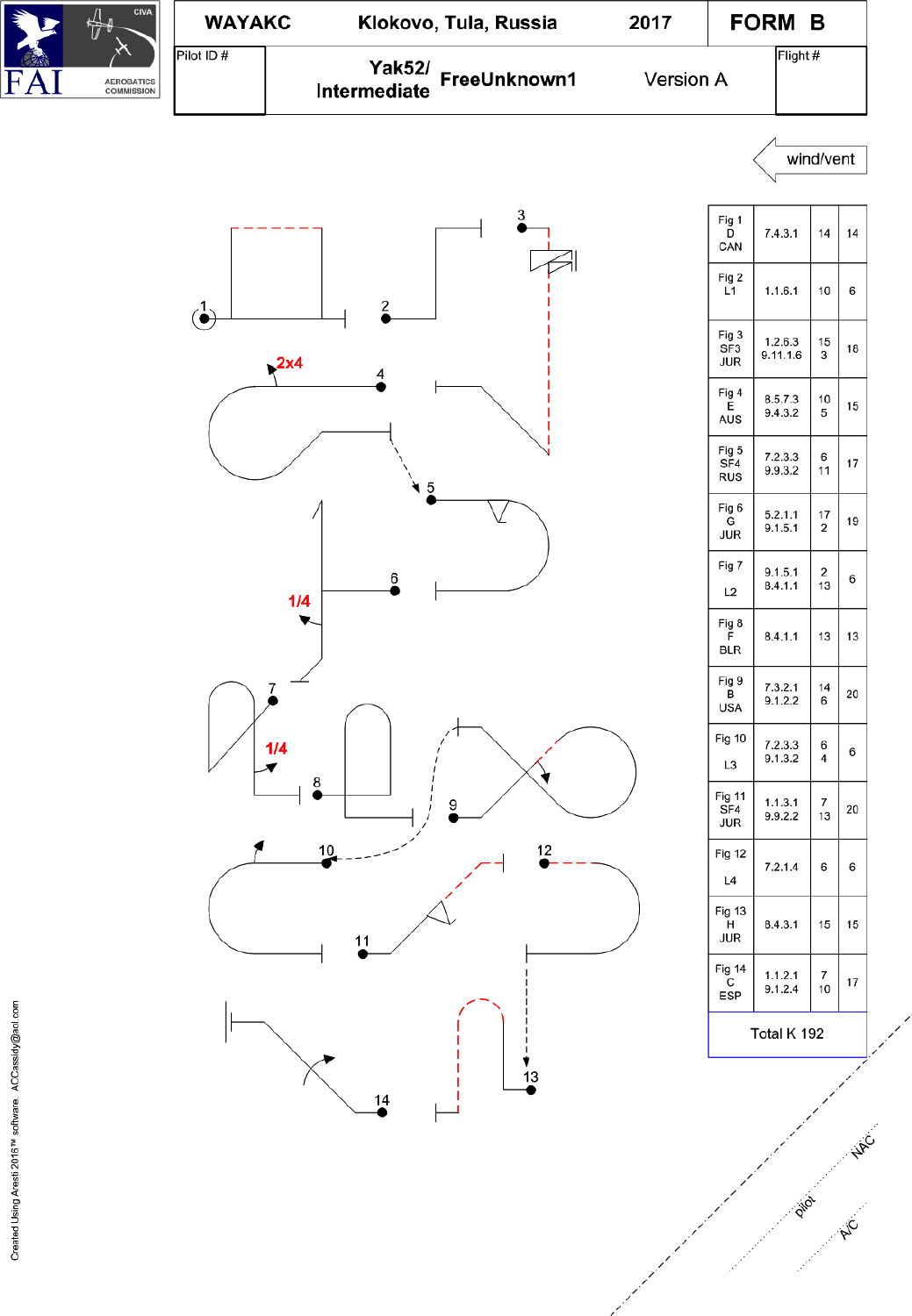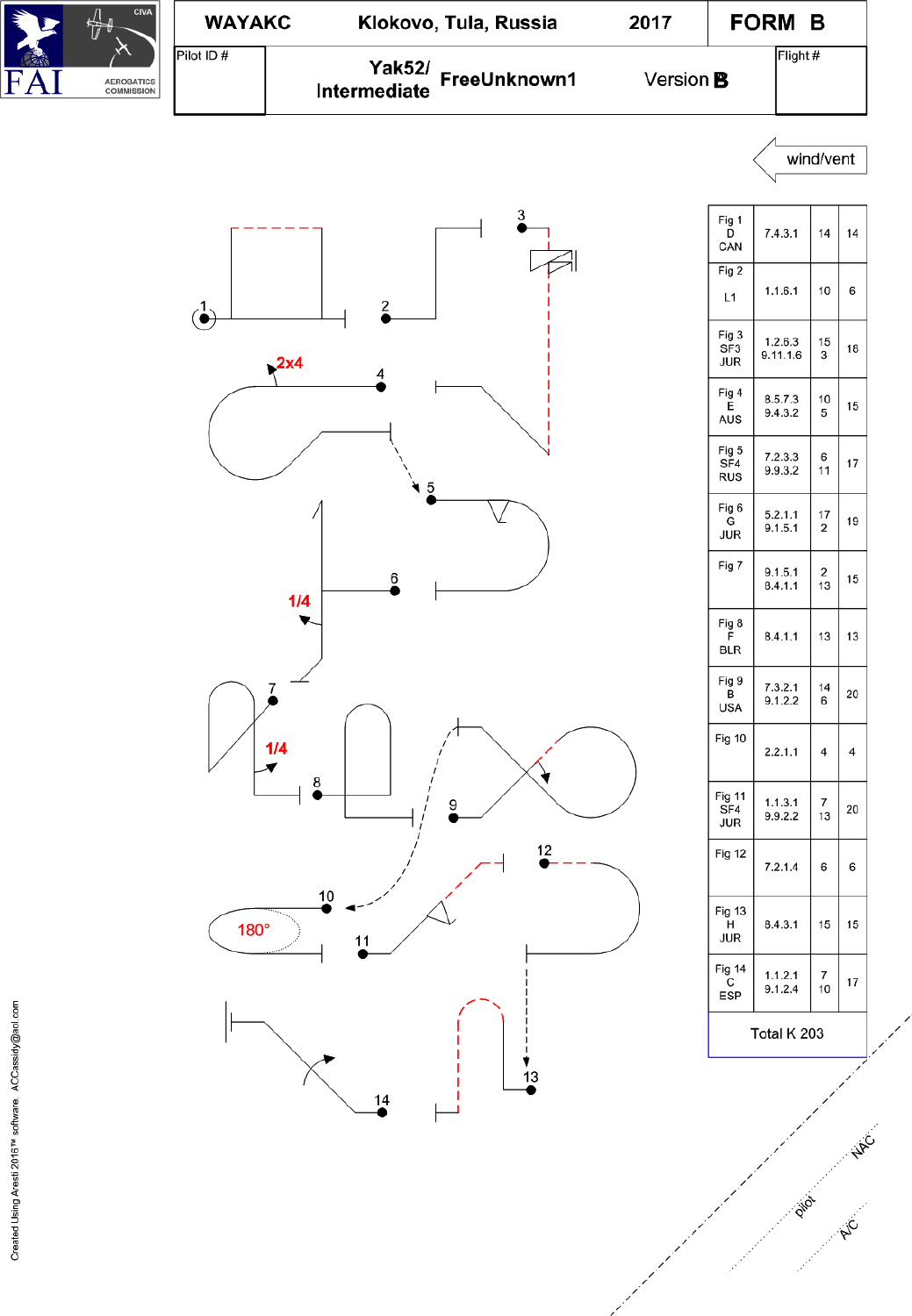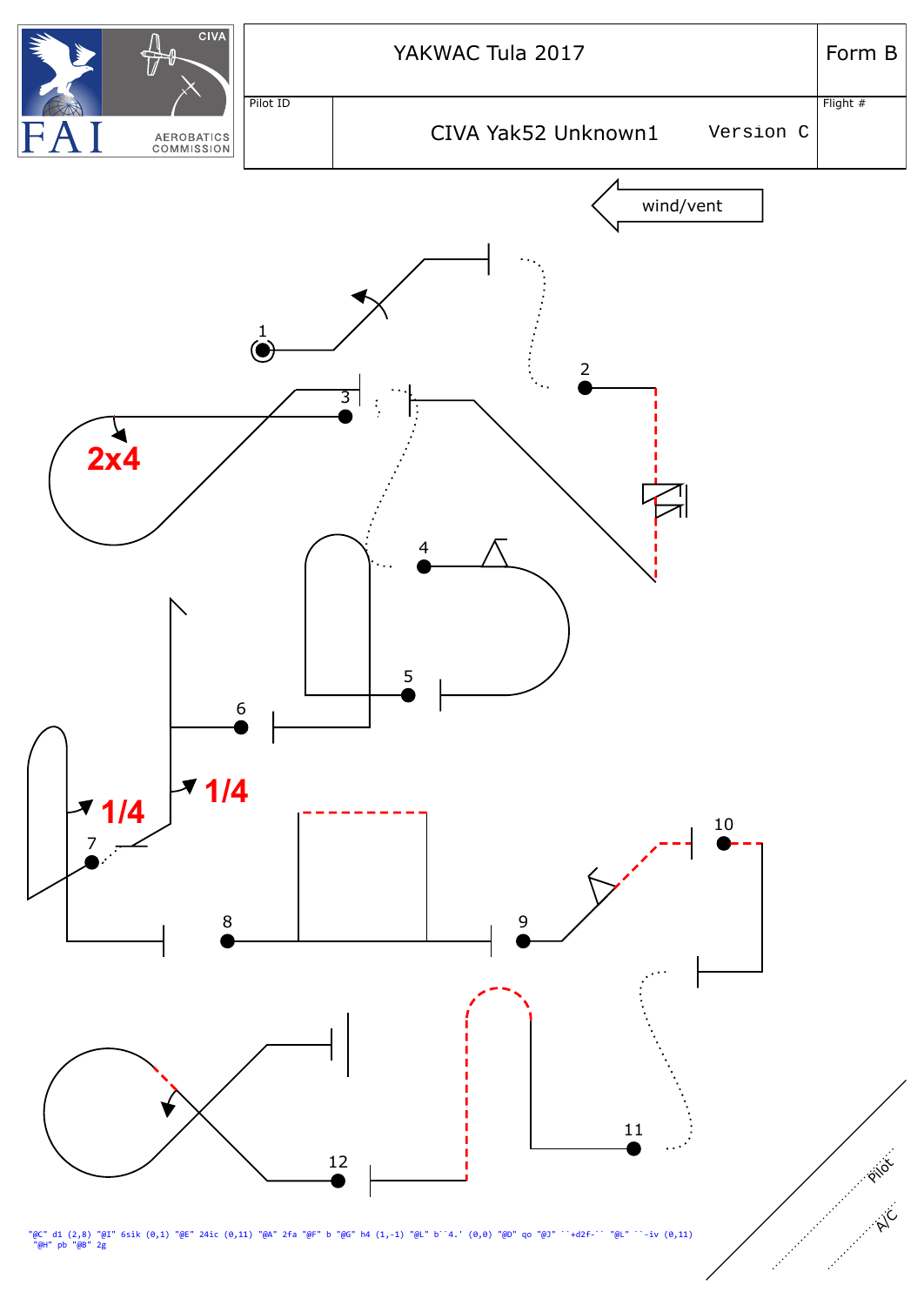

(0,12) "@F" b (0,0) "@C" d1 (4,0) "@I" 6sik````` (-11,9) "@A" 2fa "@D" qo (0,8) "@B" 2g (-10,10) "@L" 3j (-5,3) "@G" h4 (7,0) "@J" d2f- (4,0) "@L" -a (0,10) "@H" pb (-3,0) "@L" m2 (5,14) "@E" 24ic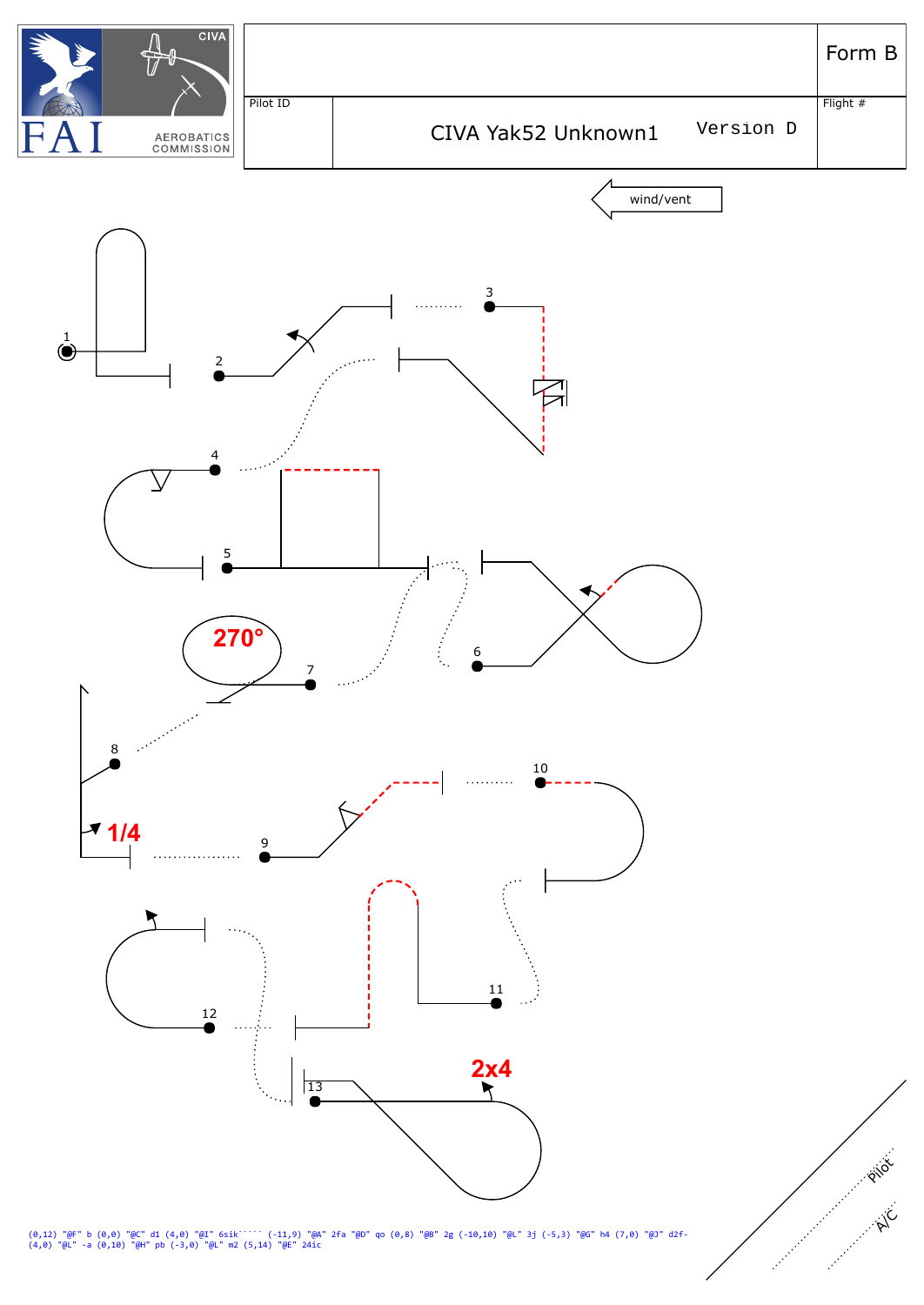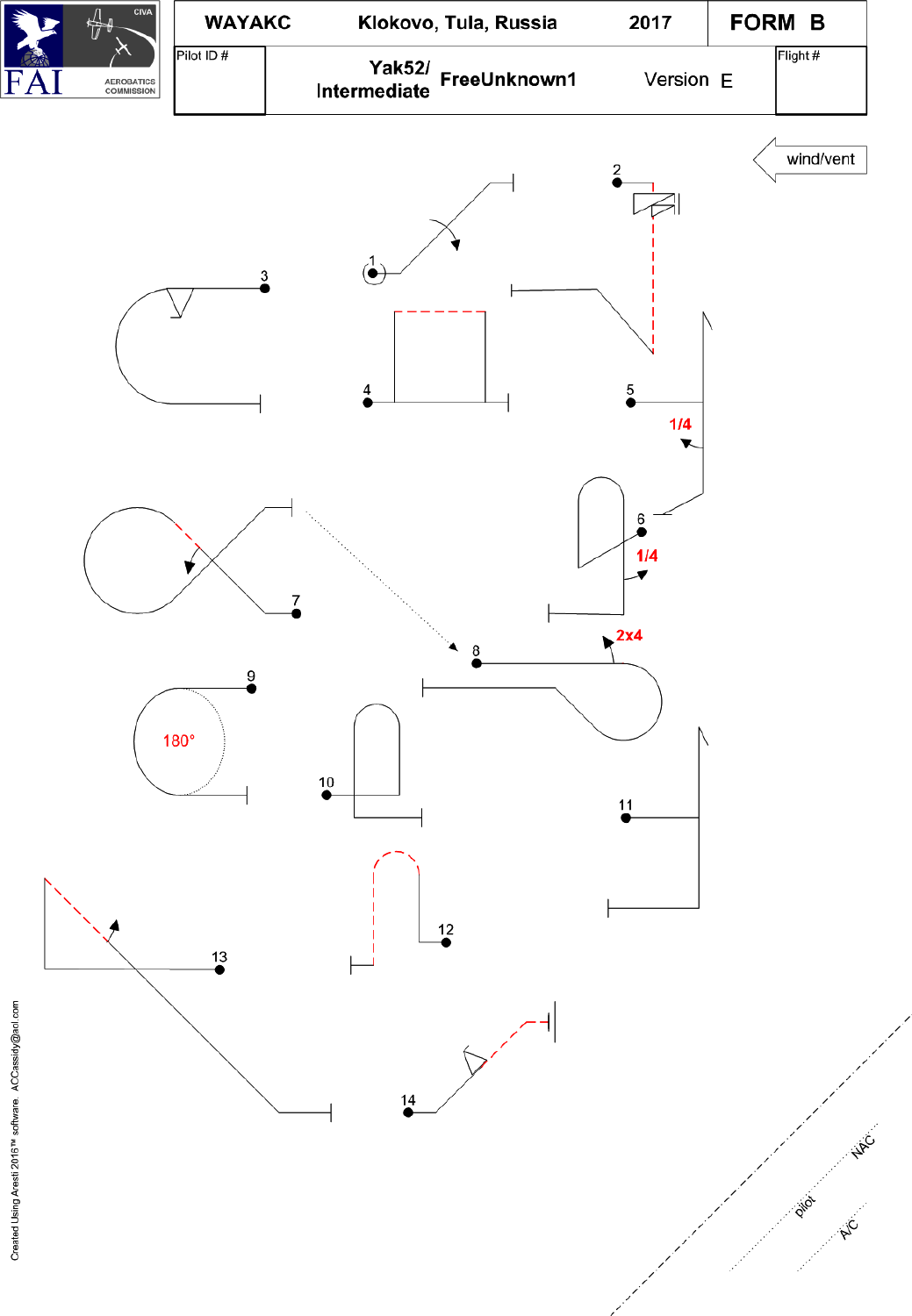

"@C" d1 (-1,1) "@I" ''6s..ik``` (0,1) "@E" 24ic' (0,14) "@A" 2fa~~ "@F" b "@G" h4 (0,2) "@L" b4 "@D" qo "@J" ``+d2f-`` "@L" -```a (0,10)<br>"@H" pb "@B" 2g

A/C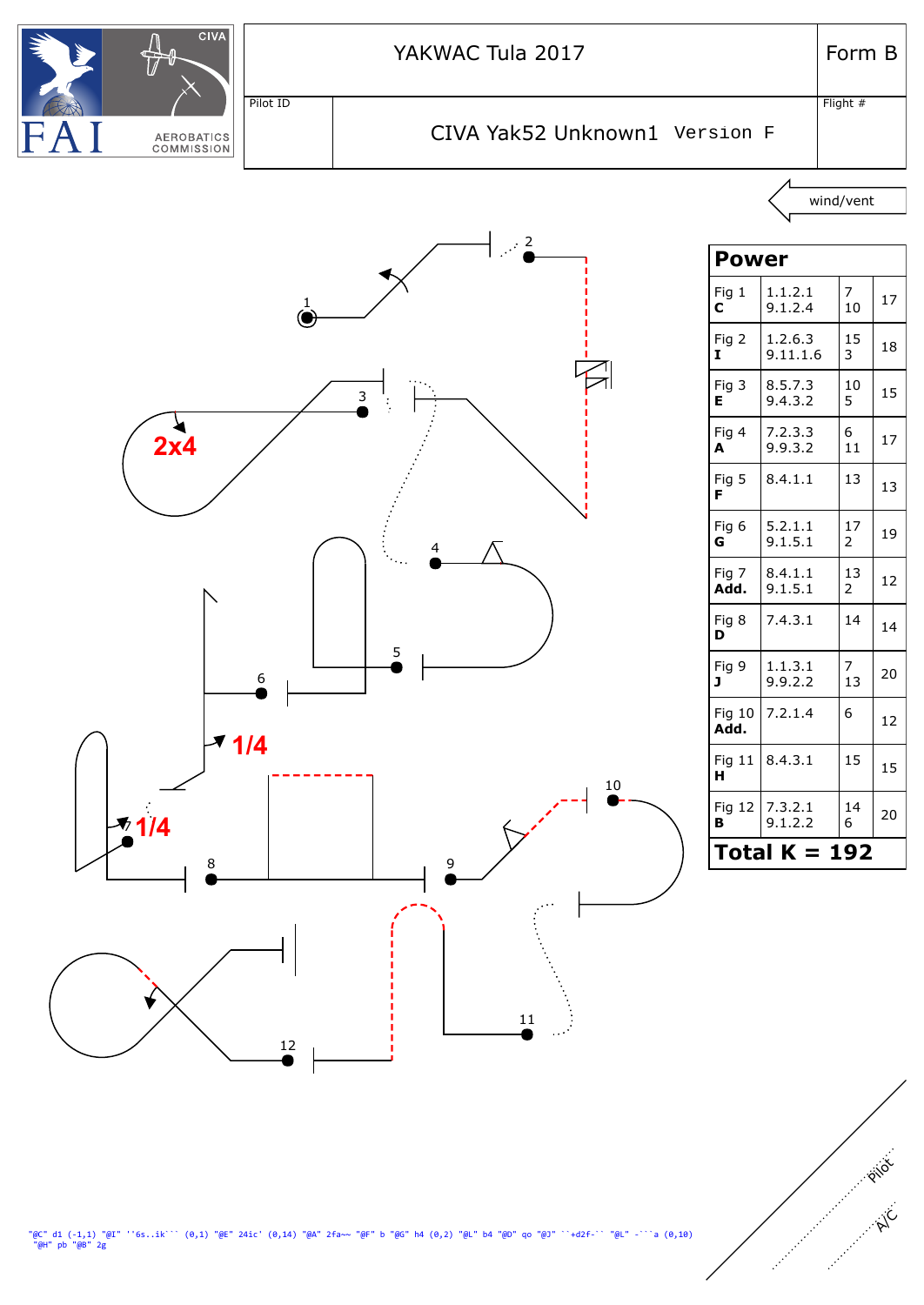



RUS VIC

AIC